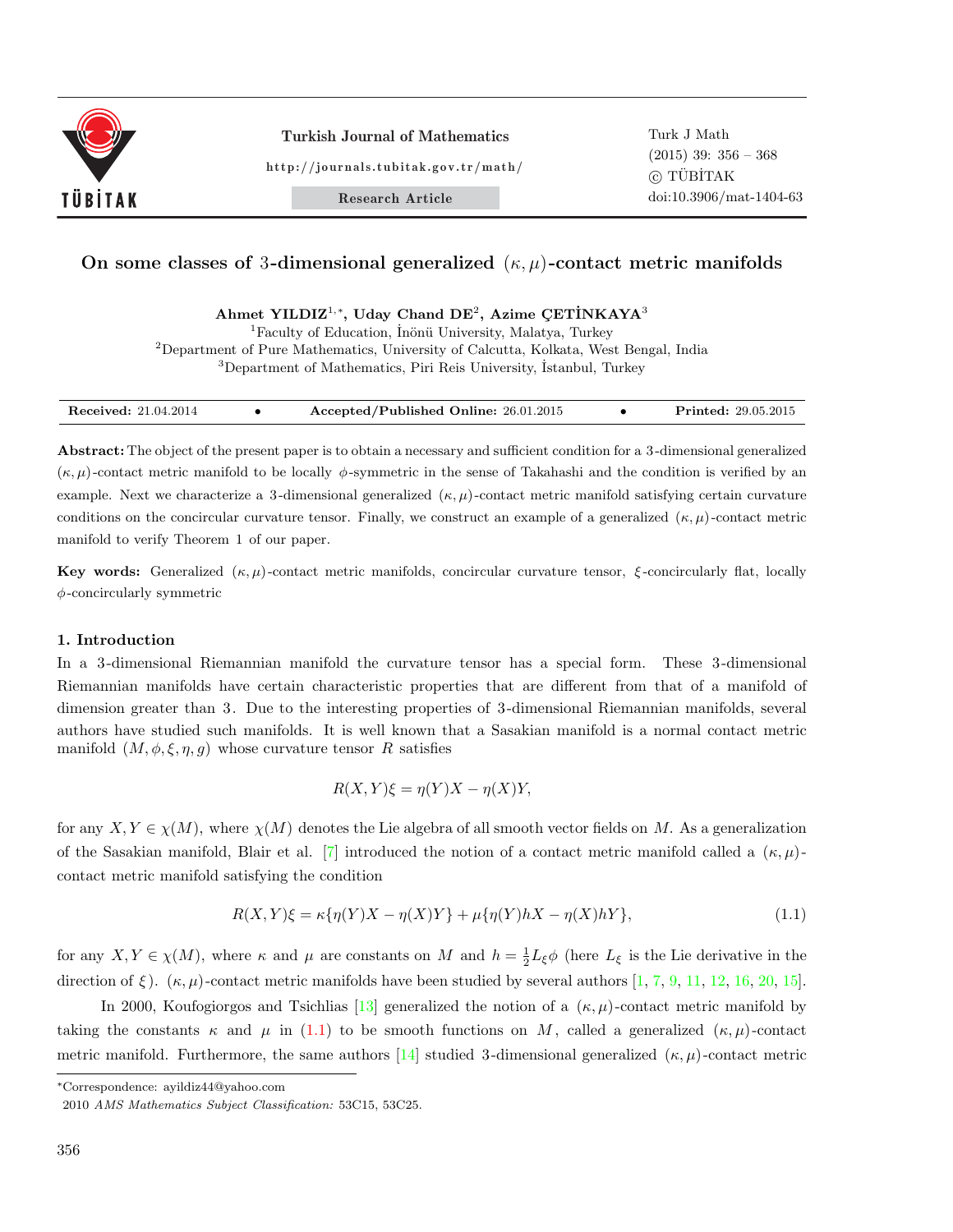manifolds with  $\xi\mu = 0$ . Three-dimensional generalized  $(\kappa, \mu)$ -contact metric manifolds were also studied by De and Ghosh [10] and De and Sarkar [17]. In a recent paper [18], Shaikh et al. proved that a 3 -dimensional generalized  $(\kappa, \mu)$ -contact metric manifold is locally  $\phi$ -symmetric provided  $\kappa$  and  $\mu$  are constants. In a recent paper  $[6]$ , Blair et al. studied concircular curvature tensor in  $N(k)$ -contact metric manifolds. In 2005, Tripathi and Kim [20] studied the concircular curvature tensor of a  $(\kappa, \mu)$ -contact metric manifold.

The present paper is organized as follows: after preliminaries in Section 3, we improve the result of paper [18] and prove that a 3-dimensional generalized  $(\kappa, \mu)$ -contact metric manifold is locally  $\phi$ -symmetric if and only if  $\kappa$  and  $\mu$  are constants. In Section 4, we prove that a ξ-concircularly flat 3-dimensional generalized  $(\kappa, \mu)$ contact metric manifold is either flat or the manifold reduces to a  $(\kappa, \mu)$ -contact metric manifold. In the next section, it is shown that a locally φ-concircularly symmetric 3-dimensional generalized  $(\kappa, \mu)$ -contact metric manifold is a  $(\kappa, \mu)$ -contact metric manifold. In Section 6, we study concircularly semisymmetric 3-dimensional generalized  $(\kappa, \mu)$ -contact metric manifolds. In the next section, we consider the curvature condition  $\tilde{C} \cdot S = 0$ in a 3-dimensional generalized  $(\kappa, \mu)$ -contact metric manifold, where  $\tilde{C}$  is a concircular curvature tensor and S is the Ricci tensor. This result generalizes the results of Tripathi and Kim  $[20]$ . Finally, we give an example of a generalized  $(k, \mu)$ -contact metric manifold to verify the Theorem of Section 3.

#### 2. Preliminaries

In this section, we present some basic facts about contact metric manifolds. We referthe reader to [4] for a more detailed treatment. A differentiable manifold M of dimension  $2n+1$  is called a contact manifold if it carries a global 1-form  $\eta$  such that  $\eta \wedge (d\eta)^{2n+1} \neq 0$  everywhere on M. The form  $\eta$  is usually called the contact form of M. It is well known that a contact metric manifold admits an almost contact metric structure  $(\phi, \xi, \eta, g)$ , i.e. a global vector field  $\xi$ , which is called the characteristic vector field, a  $(1,1)$ -tensor field  $\phi$ , and a Riemannian metric g such that

$$
\phi^2 = -I + \eta \otimes \xi, \quad \eta(\xi) = 1, \quad g(\phi X, \phi Y) = g(X, Y) - \eta(X)\eta(Y),
$$

for all vector fields  $X, Y \in \chi(M)$ . Moreover,  $(\phi, \xi, \eta, g)$  can be chosen such that

$$
d\eta(X, Y) = g(X, \phi Y), \qquad X, Y \in \chi(M),
$$

and we then call the structure a contact metric structure. A manifold  $M$  carrying such a structure is said to be a contact metric manifold and it is denoted by  $(M, \phi, \xi, \eta, g)$ . As a consequence of the above relations, we have  $\eta(\xi) = 1, \ \phi \xi = 0, \ \eta \circ \phi = 0, \text{ and } d\eta(\xi, X) = 0.$  If  $\nabla$  denotes the Riemannian connection of  $(M, \phi, \xi, \eta, g)$ , then following [2], we define the (1, 1)-tensor fields h and l by  $h = \frac{1}{2}(L_{\xi}\phi)$  and  $l = R(.,\xi)\xi$ , where  $L_{\xi}$  is the Lie differentiation in the direction of  $\xi$  and  $R$  is the curvature tensor, which is given by

$$
R(X,Y)Z = \nabla_X \nabla_Y Z - \nabla_Y \nabla_X Z - \nabla_{[X,Y]} Z,
$$

for all vector fields  $X, Y, Z \in \chi(M)$ . The tensor fields h, l are self-adjoint and satisfy

$$
h\xi = 0
$$
,  $l\xi = 0$ ,  $trh = tr\phi h = 0$ ,  $\phi h + h\phi = 0$ .

Since h anticommutes with  $\phi$ , if  $X \neq 0$  is an eigenvector of h corresponding to the eigenvalue  $\lambda$ , then  $\phi X$ is also an eigenvector of h corresponding to the eigenvalue  $-\lambda$ . Therefore on any contact metric manifold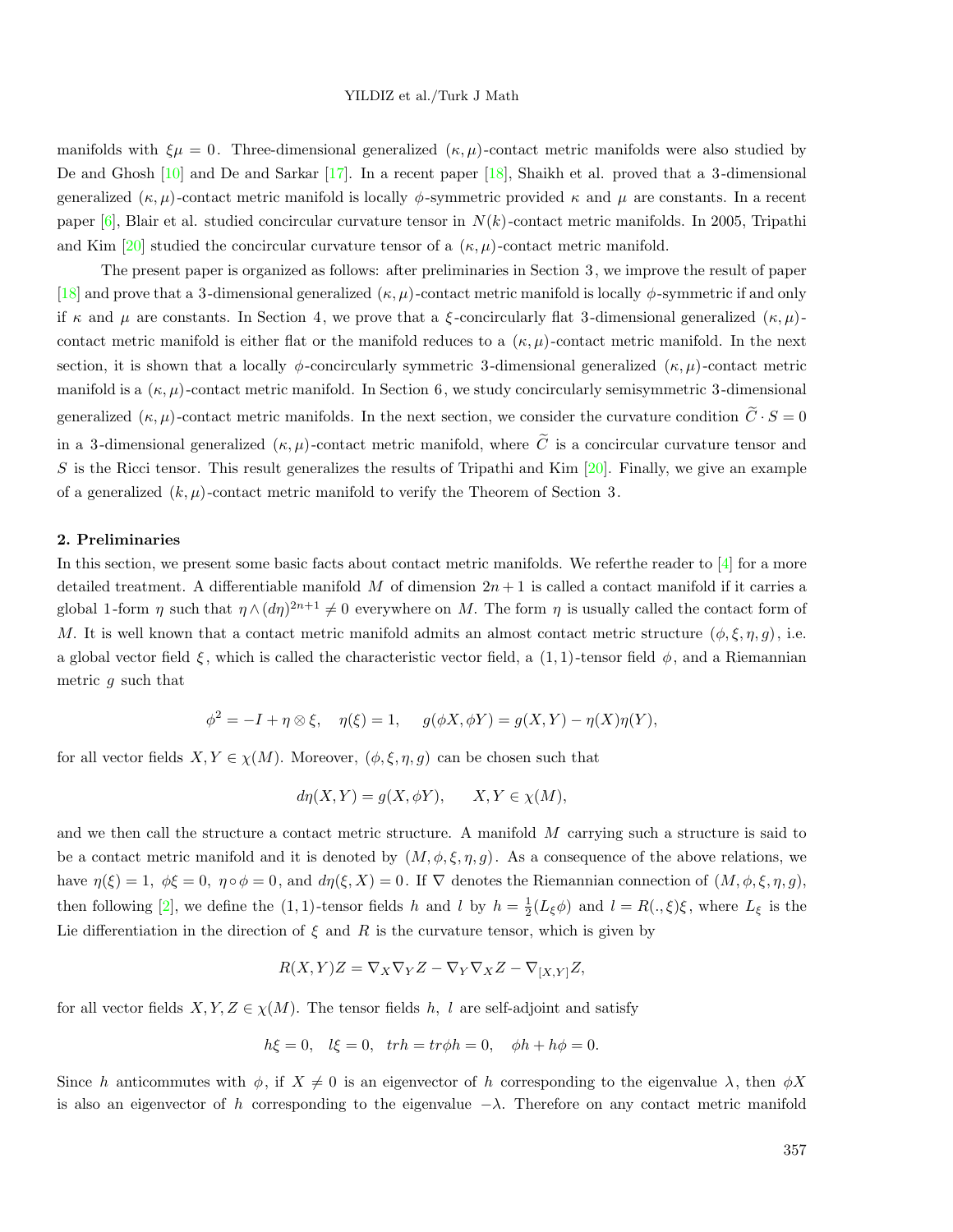$(M, \phi, \xi, \eta, g)$ , the following formulas are valid:

$$
\nabla \xi = -\phi - \phi h \text{ (and so } \nabla_{\xi} \xi = 0),
$$
  

$$
\nabla_{\xi} h = \phi - \phi l - \phi h^{2},
$$
  

$$
\phi l \phi - l = 2(\phi^{2} + h^{2}).
$$

A contact metric structure  $(\phi, \xi, \eta, g)$  on M gives rise to an almost complex structure on the product  $M \times \mathbb{R}$ . If this structure is integrable, then the contact metric manifold  $(M, \phi, \xi, \eta, g)$  is said to be Sasakian. Equivalently, a contact metric manifold  $(M, \phi, \xi, \eta, g)$  is Sasakian if and only if

$$
R(X,Y)\xi = \eta(Y)X - \eta(X)Y,
$$

for all  $X, Y \in \chi(M)$ .

By a generalized  $(\kappa, \mu)$ -manifold, we mean a 3-dimensional contact metric manifold such that

$$
R(X,Y)\xi = \{\kappa I + \mu h\}[\eta(Y)X - \eta(X)Y],\tag{2.1}
$$

for all  $X, Y \in \chi(M)$ , where  $\kappa, \mu$  are smooth nonconstant real functions on M. In the special case where  $\kappa, \mu$ are constant, then  $(M, \phi, \xi, \eta, g)$  is called a  $(\kappa, \mu)$ -manifold. We note that in any Sasakian manifold  $h = 0$  and  $\kappa=1$ .

**Lemma 1** [13, 14] In any generalized  $(\kappa, \mu)$ -manifold  $(M, \phi, \xi, \eta, g)$  the following formulas are valid :

$$
h2 = (\kappa - 1)\phi2, \kappa = \frac{trl}{2} \le 1,
$$
  

$$
\xi\kappa = 0, \xi r = 0,
$$
  

$$
hgrad\mu = grad\kappa.
$$

Lemma 2 *[3]* A  $(2n+1)$ *-dimensional contact metric manifold satisfying*  $R(X, Y)\xi = 0$  *is locally isometric to*  $E^{n+1}(0) \times S^n(4)$  *for*  $n > 1$  *and flat if*  $n = 1$ *.* 

Lemma 3 *[13] Let* M *be a non-Sasakian, generalized* (κ, µ)*-contact metric manifold. If* κ, µ *satisfy the condition*  $a\kappa + b\mu = c$  *(a, b, c are constants), then*  $\kappa, \mu$  *are constants.* 

**Lemma 4** [5] A 3-dimensional contact metric manifold  $(M^3, \phi, \xi, \eta, g)$  with  $Q\phi = \phi Q$  is either Sasakian, flat, *or of constant*  $\xi$ -sectional curvature  $\kappa < 1$  *and constant*  $\phi$ -sectional curvature  $-\kappa$ .

Furthermore, in a generalized  $(\kappa, \mu)$ -contact metric manifold  $(M^{2n+1}, \phi, \xi, \eta, g)$ , we have the following [2]:

$$
(\nabla_X h)Y = \{(1 - \kappa)g(X, \phi Y) - g(X, \phi hY)\}\xi - \eta(Y)\{(1 - \kappa)\phi X + \phi hX\}
$$
  
- $\mu\eta(X)\phi hY,$  (2.2)

$$
(\nabla_X \phi)Y = \{g(X, Y) + g(X, hY)\}\xi - \eta(Y)(X + hX). \tag{2.3}
$$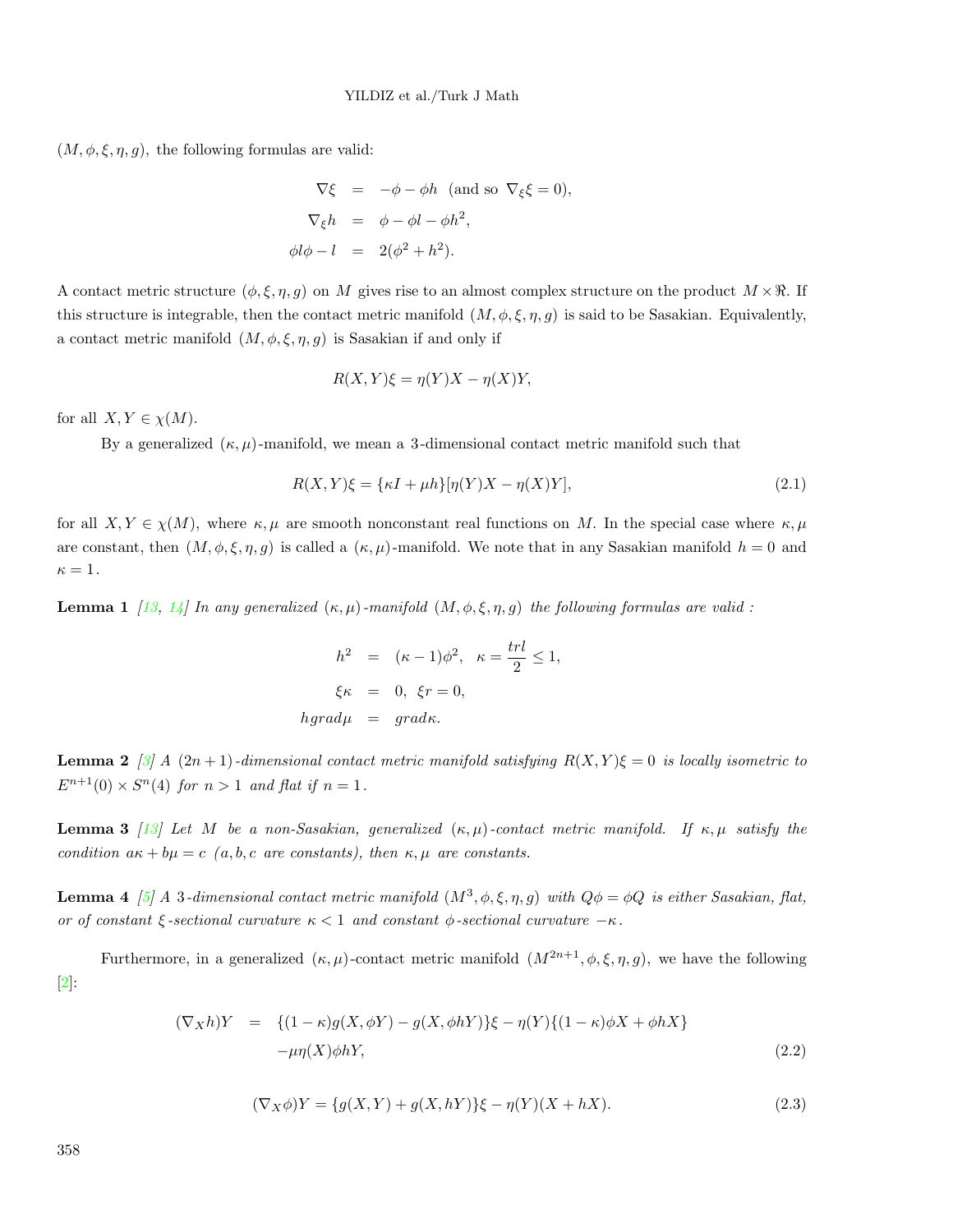#### YILDIZ et al./Turk J Math

For a 3-dimensional Riemannian manifold, the conformal curvature tensor  $C = 0$ . Thus, the curvature tensor R and Ricci tensor S for a 3-dimensional generalized  $(\kappa, \mu)$ -contact metric manifold are given by [18]:

$$
R(X,Y)Z = -(\kappa + \mu)\{g(Y,Z)X - g(X,Z)Y\} + (2\kappa + \mu)\{g(Y,Z)\eta(X)\xi - g(X,Z)\eta(Y)\xi + \eta(Y)\eta(Z)X - \eta(X)\eta(Z)Y\} + \mu\{g(Y,Z)hX - g(X,Z)hY + g(hY,Z)X - g(hX,Z)Y\},
$$
(2.4)

$$
S(X,Y) = -\mu g(X,Y) + \mu g(hX,Y) + (2\kappa + \mu)\eta(X)\eta(Y),
$$
\n(2.5)

respectively. We see that on a 3-dimensional generalized  $(\kappa, \mu)$ -contact metric manifold the scalar curvature r is equal to

$$
r = 2(\kappa - \mu). \tag{2.6}
$$

In an *n*-dimensional Riemannian manifold, the concircular curvature tensor  $\tilde{C}$  is defined by [21, 22]

$$
\widetilde{C}(X,Y)Z = R(X,Y)Z - \frac{r}{n(n-1)}\{g(Y,Z)X - g(X,Z)Y\}.
$$
\n(2.7)

We observe from  $(2.7)$  that Riemannian manifolds with vanishing concircular curvature tensor are of constant curvature. Thus, the concircular curvature is a measure of the failure of a Riemannian manifold to be of constant curvature.

Hence, using  $(2.4)$  and  $(2.6)$  in  $(2.7)$ , we get

$$
\widetilde{C}(X,Y)Z = -(\frac{4\kappa + 2\mu}{3})\{g(Y,Z)X - g(X,Z)Y\} + (2\kappa + \mu)\{g(Y,Z)\eta(X)\xi
$$
  
\n
$$
-g(X,Z)\eta(Y)\xi + \eta(Y)\eta(Z)X - \eta(X)\eta(Z)Y\}
$$
  
\n
$$
+ \mu\{g(Y,Z)hX - g(X,Z)hY + g(hY,Z)X - g(hX,Z)Y\}.
$$
\n(2.8)

Using (2.8), we can give the following formulas:

$$
\widetilde{C}(X,Y)\xi = \frac{2\kappa + \mu}{3} \{\eta(Y)X - \eta(X)Y\} + \mu \{\eta(Y)hX - \eta(X)hY\},\tag{2.9}
$$

$$
\widetilde{C}(X,\xi)Z = \frac{2\kappa + \mu}{3} \{\eta(Z)X - g(X,Z)\xi\} + \mu \{\eta(Z)hX - g(hX,Z)\xi\},\tag{2.10}
$$

$$
\widetilde{C}(X,\xi)\xi = \frac{2\kappa + \mu}{3} \{X - \eta(X)\xi\} + \mu h X,\tag{2.11}
$$

$$
S(X,\xi) = 2\kappa \eta(X). \tag{2.12}
$$

#### 3. Locally  $\phi$ -symmetric 3-dimensional generalized  $(\kappa, \mu)$ -contact metric manifolds

**Definition 1** *A contact metric manifold*  $(M^{2n+1}, \phi, \xi, \eta, g)$  *is said to be locally*  $\phi$ -symmetric in the sense of *Takahashi [19] if it satisfies*

$$
\phi^2((\nabla_W R)(X,Y)Z) = 0,
$$

*for all vector fields* X, Y, Z, W *orthogonal to* ξ.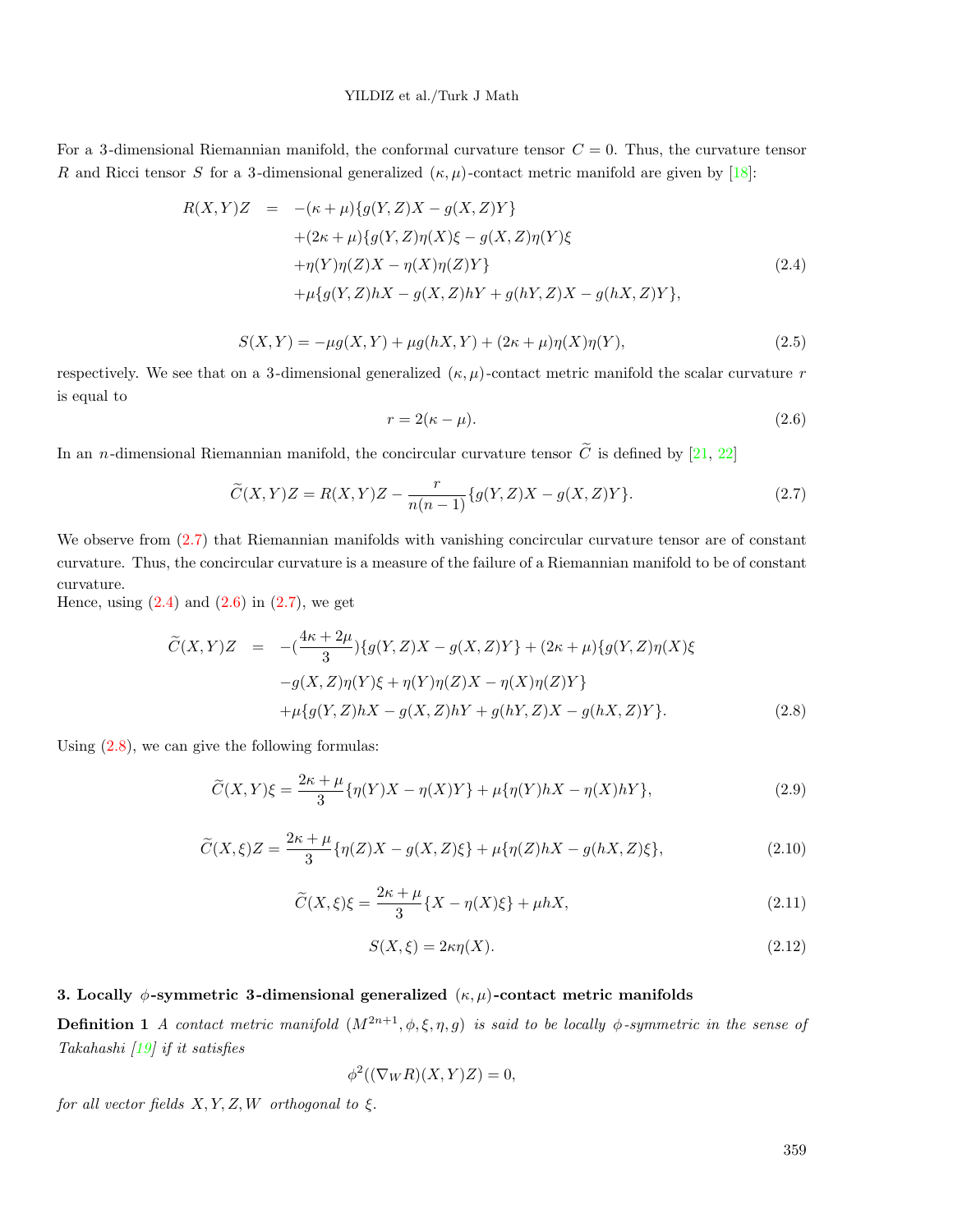#### YILDIZ et al./Turk J Math

In a 3-dimensional generalized  $(\kappa, \mu)$ -contact metric manifold, if we take X, Y, Z, W to be horizontal vector fields, that is, if  $X, Y, Z, W$  are orthogonal to  $\xi$ , then we obtain [18]

$$
\phi^2(\nabla_W R)(X,Y)Z = (W\kappa + W\mu)\{g(Y,Z)X - g(X,Z)Y\}
$$

$$
-(W\mu)\{g(Y,Z)hX - g(X,Z)hY
$$

$$
+g(hY,Z)X - g(hX,Z)Y\}.
$$
(3.1)

Suppose that  $\kappa$  and  $\mu$  are constants; then a 3-dimensional generalied  $(\kappa, \mu)$ -contact metric manifold is locally  $\phi$ -symmetric in the sense of Takahashi. Conversely, let the manifold under consideration be locally  $\phi$ -symmetric. Then, from  $(3.1)$ , we obtain

$$
(W\kappa + W\mu)\{g(Y, Z)g(X, U) - g(X, Z)g(Y, U)\}
$$
  
-(W\mu)\{g(Y, Z)g(hX, U) - g(X, Z)g(hY, U) + g(hY, Z)g(X, U)  
-g(hX, Z)g(Y, U)\} = 0. (3.2)

Contracting  $X$  and  $Z$  in  $(3.2)$ , we obtain

$$
2n(W\kappa + W\mu)g(Y, U) + (2n - 1)(W\mu)g(Y, hU) = 0,
$$
\n(3.3)

which implies

$$
2n(W\kappa + W\mu)Y + (2n - 1)(W\mu)hY = 0.
$$
\n(3.4)

Applying  $h$  in  $(3.4)$  and taking the trace of  $h$  we get

$$
(W\mu) = 0,\t\t(3.5)
$$

since trace  $h^2 \neq 0$ .

That is,  $\mu =$ constant. Using  $\mu =$ constant in (3.4), we get  $\kappa =$ constant. Thus, we can state the following:

**Theorem 1** *A* 3*-dimensional generalized*  $(\kappa, \mu)$ *-contact metric manifold is locally*  $\phi$ *-symmetric if and only if*  $\kappa$  *and*  $\mu$  *are constants.* 

Now we obtain the following:

**Corollary 1** *A* 3*-dimensional*  $(\kappa, \mu)$ *-contact metric manifold is always locally*  $\phi$ *-symmetric.* 

#### 4. ξ-concircularly flat 3-dimensional  $(\kappa, \mu)$ -contact metric manifolds

Let M be an almost contact metric manifold equipped with an almost contact metric structure  $(\phi, \xi, \eta, g)$ . At each point  $p \in M$ , decompose the tangent space  $T_pM$  into direct sum  $T_pM = \phi(T_pM) \oplus {\xi_p}$ , where  ${\xi_p}$  is the 1-dimensional linear subspace of  $T_pM$  generated by  $\{\xi_p\}$ . Thus, the conformal curvature tensor C is a map

$$
C: T_p M \times T_p M \times T_p M \longrightarrow \phi(T_p M) \oplus \{\xi_p\}, \ p \in M.
$$

It may be natural to consider the following particular cases:

360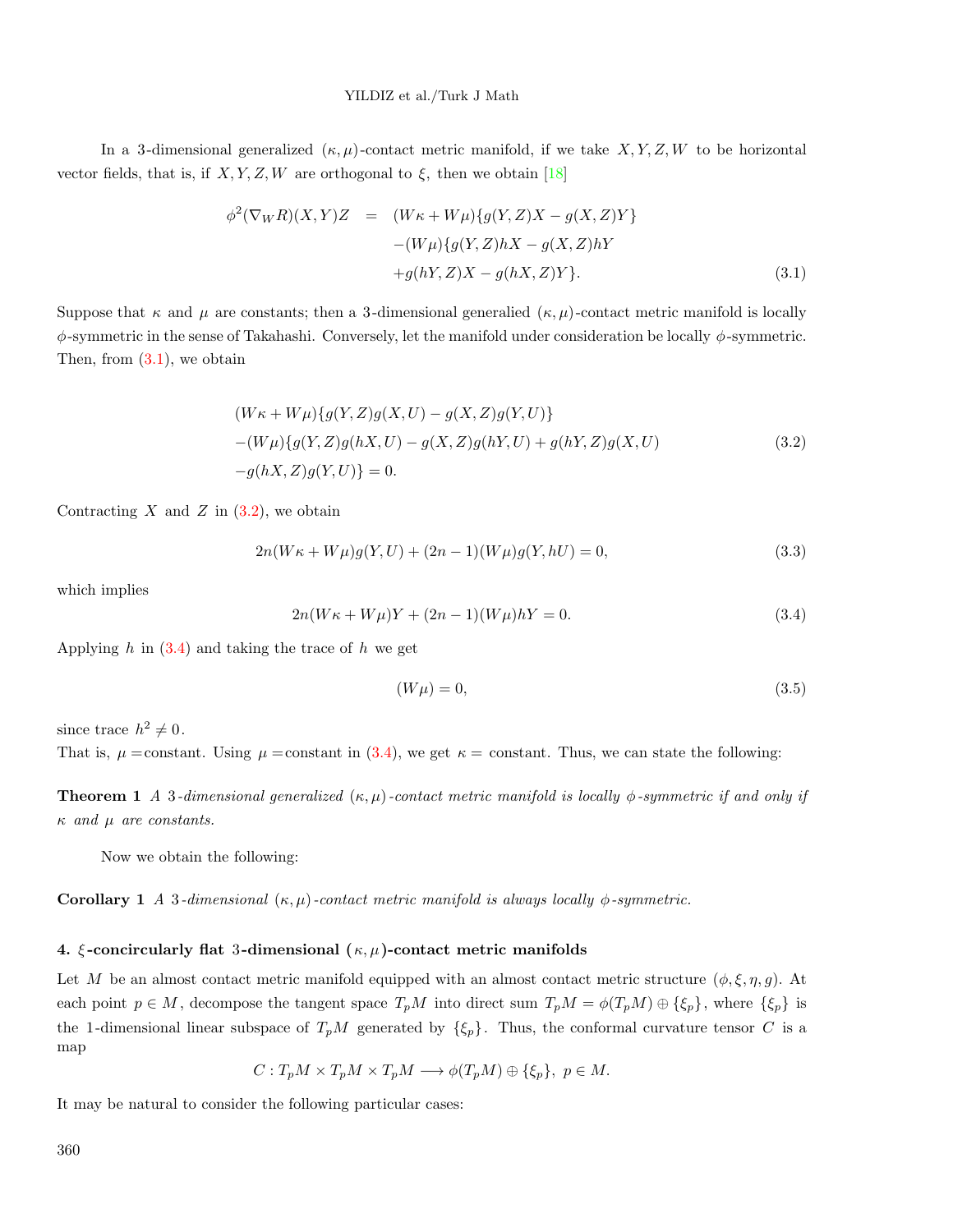- 1.  $C: T_p(M) \times T_p(M) \times T_p(M) \longrightarrow L(\xi_p)$ , i.e. the projection of the image of C in  $\phi(T_pM)$  is zero.
- 2.  $C: T_p(M) \times T_p(M) \times T_p(M) \longrightarrow \phi(T_p(M))$ , i.e. the projection of the image of C in  $L\xi_p$  is zero. This condition is equivalent to

$$
C(X,Y)\xi = 0.\t\t(4.1)
$$

3.  $C : \phi(T_p(M)) \times \phi(T_p(M)) \times \phi(T_p(M)) \longrightarrow L(\xi_p)$ , i.e. when C is restricted to  $\phi(T_pM) \times \phi(T_pM) \times \phi(T_pM)$ , the projection of the image of C in  $\phi(T_p(M))$  is zero. This condition is equivalent to

$$
\phi^2 C(\phi X, \phi Y)\phi Z = 0. \tag{4.2}
$$

A Riemannian manifold satisfying  $(4.1)$  is called  $\xi$ -conformally flat. The Riemannian manifold satisfying cases  $(4.1)$  and  $(4.2)$  was considered in  $[23, 24, 8]$ , respectively.

Analogous to the consideration of a conformal curvature tensor, here we can define the following:

**Definition 2** *A*  $(2n + 1)$ *-dimensional contact metric manifold is said to be*  $\xi$ *-concircularly flat if* 

$$
\widetilde{C}(X,Y)\xi = 0.\tag{4.3}
$$

In this section we prove the following:

Theorem 2 *A* ξ *-concirculary flat* 3*-dimensional non-Sasakian generalized* (κ, µ)*-contact metric manifold is either flat or reduces to a*  $(\kappa, \mu)$  *contact metric manifold.* 

**Proof** For a  $\xi$ -concircularly flat manifold from  $(2.9)$ , we get

$$
\frac{2\kappa + \mu}{3} \{\eta(Y)X - \eta(X)Y\} + \mu \{\eta(Y)hX - \eta(X)hY\} = 0.
$$
 (4.4)

If we take  $X = \xi$  in (4.4), we obtain

$$
\frac{2\kappa + \mu}{3} \{\eta(Y)\xi - Y\} - \mu hY = 0.
$$
\n(4.5)

Taking  $Y = hY$  in (4.5), we have

$$
-\frac{2\kappa + \mu}{3}hY - \mu h^2 Y = 0.
$$
\n(4.6)

Taking the trace of h we get  $\mu = 0$ . Using  $\mu = 0$  in (4.4) we get  $\kappa = 0$ . Thus,  $R(X, Y)\xi = 0$ , and hence, from Lemma 2, we get that the manifold is flat. Taking the inner product with U in the equation  $(4.4)$  and contracting X and U, we obtain  $2\kappa + \mu = 0$ . Applying Lemma 3, we get  $k, \mu = \text{constant}$ . Thus, the manifold reduces to a  $(k, \mu)$ -contact metric manifold.  $\Box$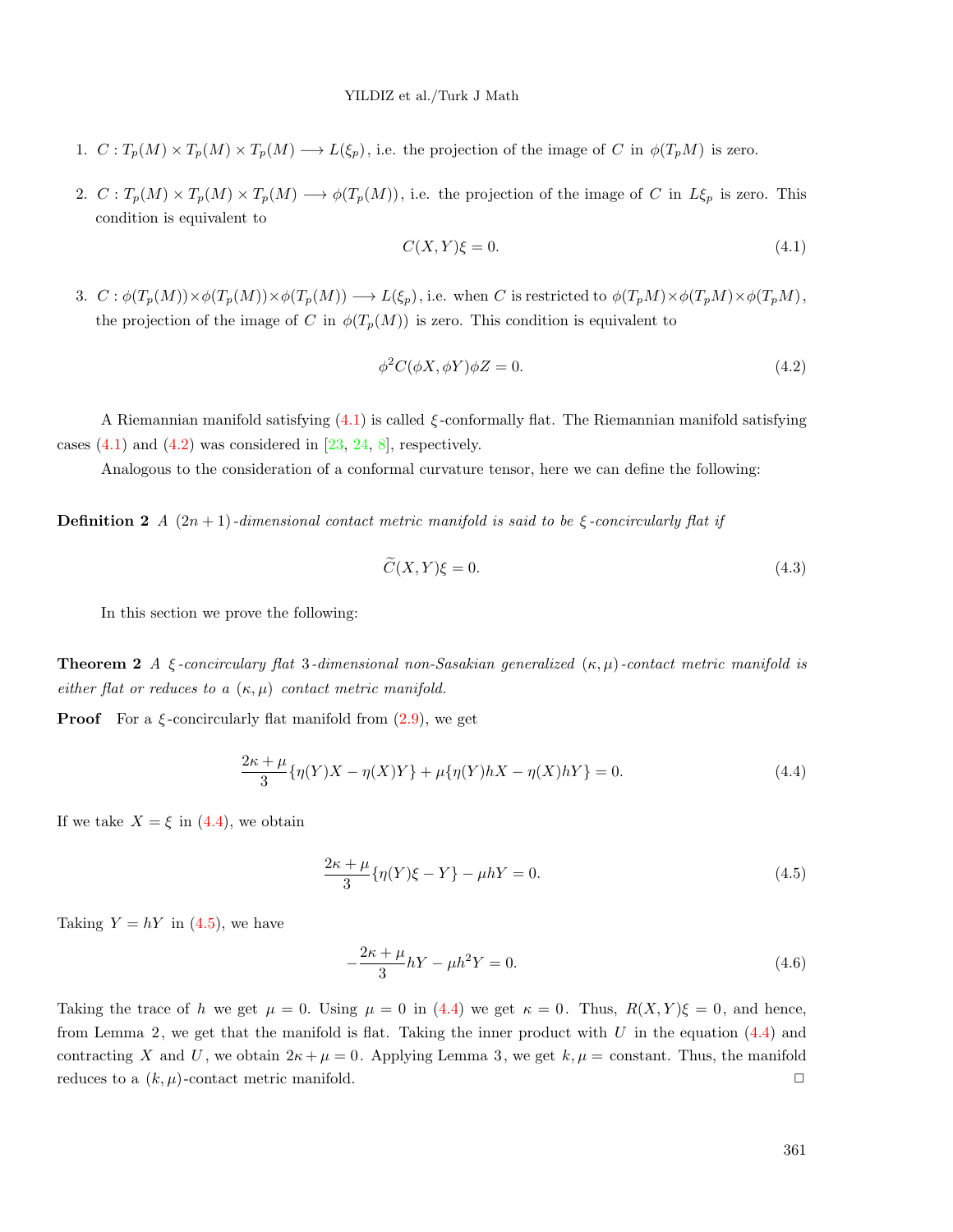# 5. Locally  $\phi$ -concircularly symmetric 3-dimensional generalized  $(\kappa, \mu)$ -contact metric manifolds

In this section, first we give the following:

Definition 3 *A contact metric manifold* M *is said to be locally* φ*-concircularly symmetric in the sense of Takahashi [19] if it satisfies*

$$
\phi^2((\nabla_W \widetilde{C})(X,Y)Z) = 0. \tag{5.1}
$$

Now we investigate locally  $\phi$ -concircularly symmetric 3-dimensional generalized  $(\kappa, \mu)$ -contact metric manifolds. First we can write the following:

$$
(\nabla_W \widetilde{C})(X,Y)Z = \nabla_W \widetilde{C}(X,Y)Z - \widetilde{C}(\nabla_W X,Y)Z
$$

$$
-\widetilde{C}(X,\nabla_W Y)Z - \widetilde{C}(X,Y)\nabla_W Z.
$$
(5.2)

Using  $(2.8)$  in  $(5.2)$ , we obtain

$$
(\nabla_{W}\widetilde{C})(X,Y)Z = -\frac{1}{3}((W\kappa) + (W\mu))\{g(Y,Z)X - g(X,Z)Y\} + (2(W\kappa) + (W\mu))\{g(Y,Z)\eta(X)\xi - g(X,Z)\eta(Y)\xi + \eta(Y)\eta(Z)X - \eta(X)\eta(Z)Y\} + (W\mu)\{g(Y,Z)hX - g(X,Z)hY + g(hY,Z)X - g(hX,Z)Y\} + (2\kappa + \mu)\{g(Y,Z)g(X,\nabla_{W}\xi)\xi + g(Y,Z)\eta(X)\nabla_{W}\xi -g(X,Z)g(Y,\nabla_{W}\xi)\xi - g(X,Z)\eta(X)\xi + g(Y,\nabla_{W}\xi)\eta(Z)X + \eta(Y)g(Z,\nabla_{W}\xi)X - g(X,\nabla_{W}\xi)\eta(Z)Y - \eta(X)g(Z,\nabla_{W}\xi)Y\} + \mu\{g(Y,Z)(\nabla_{W}h)X + g(((\nabla_{W}h)Y,Z)X -g((\nabla_{W}h)X,Z)Y - g(X,Z)(\nabla_{W}h)Y\}.
$$
\n(5.3)

Applying  $\phi^2$  to both sides of (5.3) and taking X, Y, Z, and W as horizontal vector fields, we get

$$
\frac{1}{3}(4(W\kappa) + 2(W\mu))\{g(Y,Z)X - g(X,Z)Y\}
$$
\n
$$
+(W\mu)\{g(X,Z)hY - g(Y,Z)hX - g(hY,Z)X + g(hX,Z)Y\} = 0.
$$
\n(5.4)

Applying  $h$  to  $(5.4)$  and taking the trace of  $h$ , we have

$$
(W\mu)\lbrace g(X,Z)traceh^{2}Y - g(Y,Z)traceh^{2}X\rbrace = 0.
$$
\n
$$
(5.5)
$$

Contracting  $X$  and  $Z$  in  $(5.5)$ , we obtain

$$
2n(W\mu)traceh^2Y = 0.
$$
\n(5.6)

Since  $traceh^2 \neq 0$ , from (5.6) it follows that  $\mu = constant$ . Using  $\mu = constant$  in (5.4) yields  $\kappa = constant$ . Hence, the manifold reduces to a  $(\kappa, \mu)$ -contact metric manifold. Thus, we can give the following:

**Theorem 3** *A locally*  $\phi$ -concircularly symmetric 3-dimensional generalized  $(\kappa, \mu)$ -contact metric manifold *reduces to a*  $(\kappa, \mu)$ *-contact metric manifold.*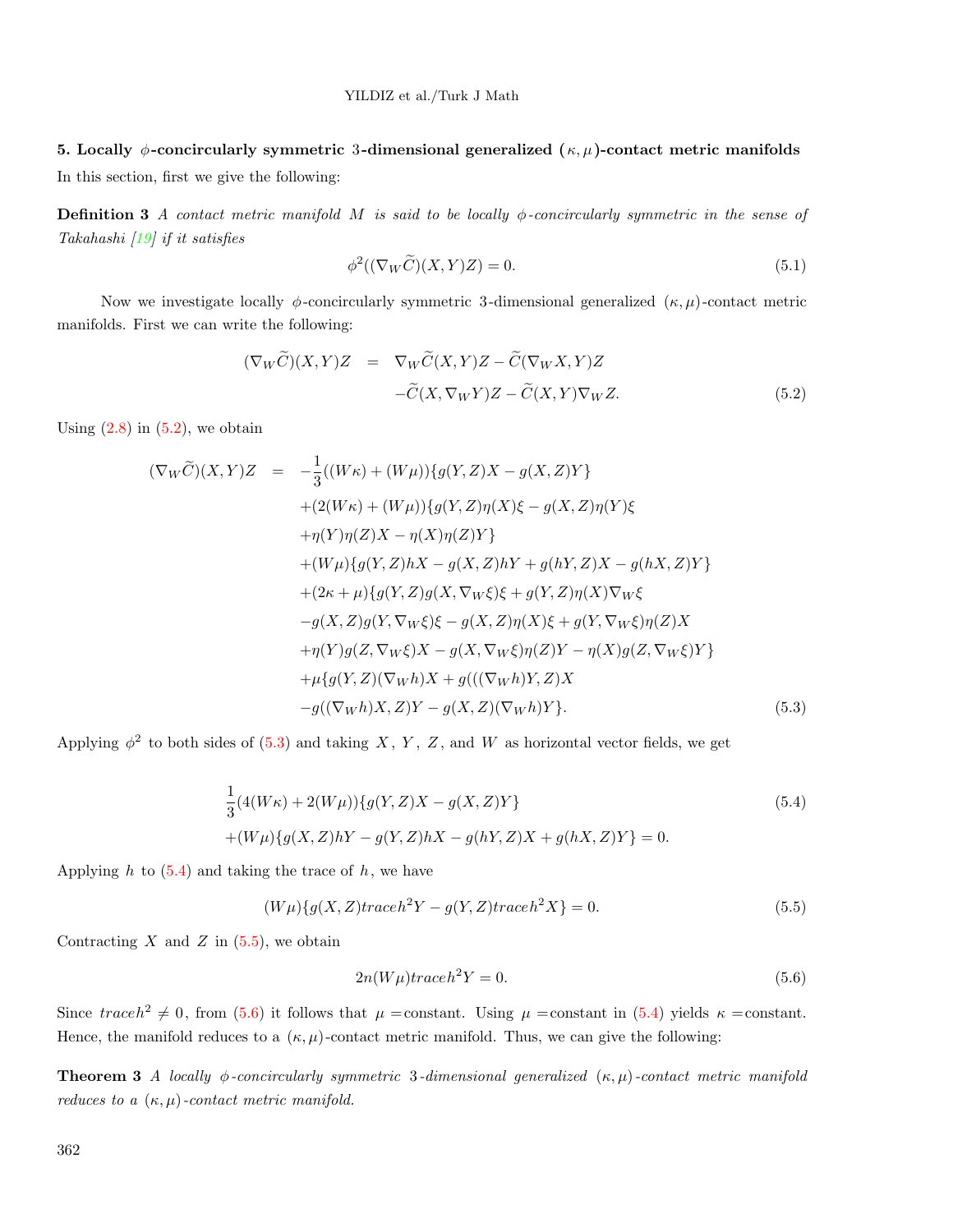6. Three-dimensional generalized  $(\kappa, \mu)$ -contact metric manifolds satisfying the condition  $R \cdot \tilde{C} = 0$ Let M be a 3-dimensional generalized  $(\kappa, \mu)$ -contact metric manifold satisfying the condition  $R \cdot \tilde{C} = 0$ . Then we can write

$$
(R(X,Y)\cdot\widetilde{C})(U,V)W = R(X,Y)\widetilde{C}(U,V)W - \widetilde{C}(R(X,Y)U,V)W
$$

$$
-\widetilde{C}(U,R(X,Y)V)W - \widetilde{C}(U,V)R(X,Y)W = 0.
$$
(6.1)

If we take  $X = V = \xi$  in (6.1), we get

$$
(R(\xi, Y) \cdot \widetilde{C}(U, \xi)W = R(\xi, Y)\widetilde{C}(U, \xi)W - \widetilde{C}(R(\xi, Y)U, \xi)W
$$
  

$$
-\widetilde{C}(U, R(\xi, \xi)V)W - \widetilde{C}(U, \xi)R(\xi, Y)W = 0.
$$
  
(6.2)

Using  $(2.4)$  in  $(6.2)$ , we have

$$
\kappa g(Y, \widetilde{C}(U,\xi)W)\xi - \kappa \eta(\widetilde{C}(U,\xi)W)Y + \mu g(hY, \widetilde{C}(U,\xi)W)\xi
$$
  
\n
$$
-\mu \eta(\widetilde{C}(U,\xi)W)hY - \kappa g(Y,U)\widetilde{C}(\xi,\xi)W + \kappa \eta(U)\widetilde{C}(Y,\xi)W
$$
  
\n
$$
-\mu g(hY,U)\widetilde{C}(\xi,\xi)W + \mu \eta(U)\widetilde{C}(hY,\xi)W - \kappa \eta(Y)\widetilde{C}(U,\xi)W
$$
  
\n
$$
+\kappa \widetilde{C}(U,Y)W + \mu \widetilde{C}(U,hY)W = 0.
$$
\n(6.3)

Using  $(2.10)$  in  $(6.3)$ , we write

$$
\kappa\left(\frac{2\kappa+\mu}{3}\right)\{\eta(W)g(Y,U)\xi-g(U,W)\eta(Y)\xi-g(Y,W)\eta(U)\xi
$$
  
\n
$$
-\eta(Y)\eta(W)U-\eta(Y)g(U,W)\xi\}
$$
  
\n
$$
+\kappa\mu\{\eta(W)g(hY,U)\xi-\eta(U)g(hY,W)\xi+\eta(U)\eta(W)hY
$$
  
\n
$$
-\eta(U)g(hY,W)\xi-\eta(Y)\eta(W)hU+g(Y,W)hU-g(U,W)hY+g(hY,W)U\}
$$
  
\n
$$
-\mu\frac{4\kappa+2\mu}{3}\{\eta(hY,W)U-g(U,W)hY\}+\mu^{2}\{\eta(W)g(hY,hU)\xi
$$
  
\n
$$
+\eta(U)\eta(W)h^{2}Y-\eta(U)g(h^{2}Y,W)\xi+g(hY,W)hU
$$
  
\n
$$
-g(U,W)h^{2}Y-g(h^{2}Y,W)U\}
$$
  
\n
$$
-\kappa\left(\frac{4\kappa+2\mu}{3}\right)\{g(Y,W)U-g(U,W)Y\}+\kappa(2\kappa+\mu)\{g(Y,W)\eta(U)\xi
$$
  
\n
$$
-g(U,W)\eta(Y)\xi+\eta(Y)\eta(W)U-\eta(U)\eta(W)hY\}
$$
  
\n
$$
+\mu\left(\frac{2\kappa+\mu}{3}\right)\{\eta(W)g(hY,U)\xi-g(hY,W)\xi\}
$$
  
\n
$$
+\mu(2\kappa+\mu)\{g(hY,W)\eta(U)\xi-\eta(U)\eta(W)hY\}=0
$$

Taking the inner product with  $T$  and contracting  $Y$  and  $T$  in  $(6.4)$ , we obtain

$$
\{5\kappa \frac{2\kappa + \mu}{3} + \mu^2 g(h^2 e_i, e_i)\} (\eta(U)\eta(W) - g(W, U))
$$
\n
$$
+ \{\kappa \mu - \mu(\frac{4\kappa + 2\mu}{3})\} g(hW, U) = 0.
$$
\n(6.5)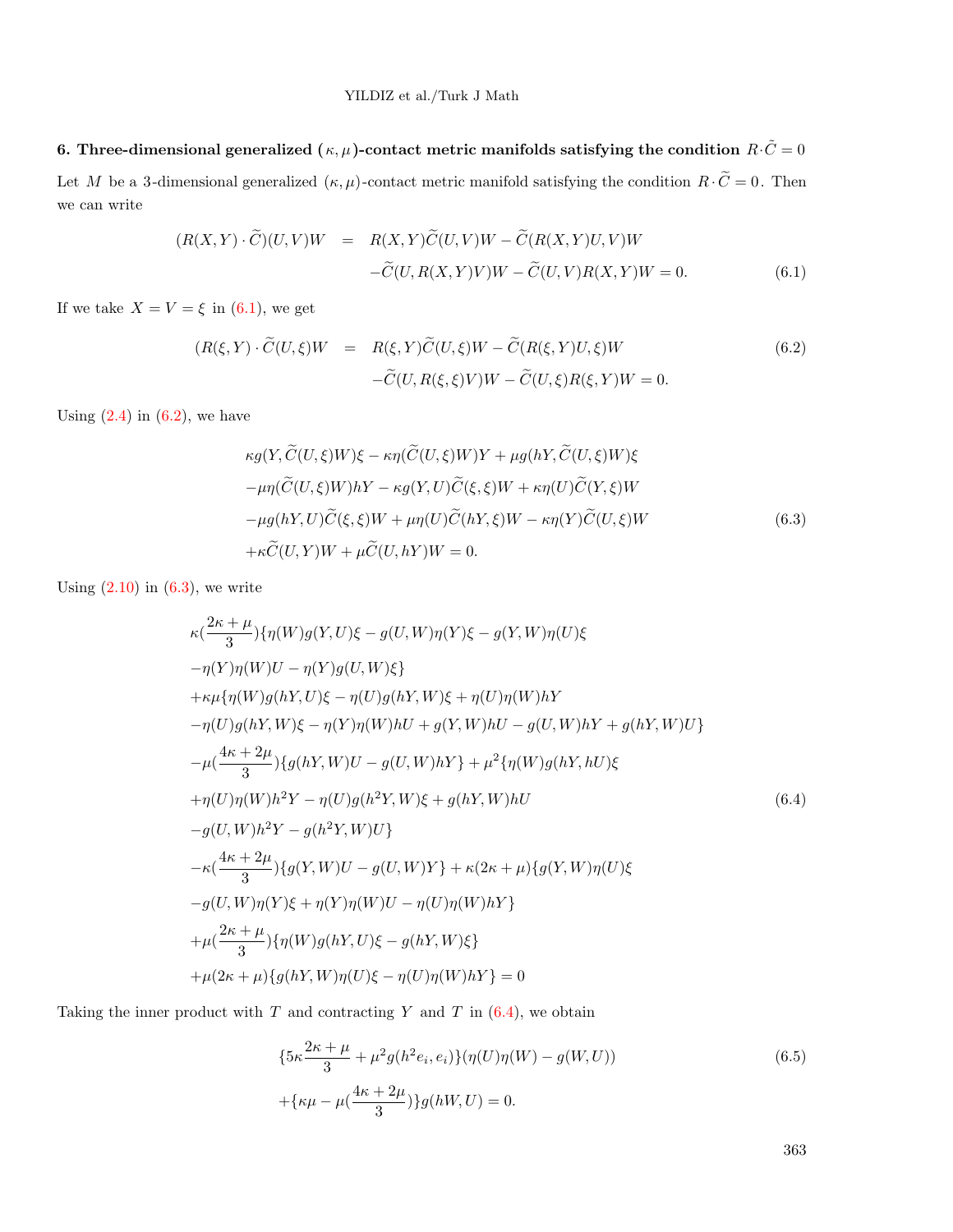Instead of  $(6.5)$ , we can write

$$
\{5\kappa \frac{2\kappa + \mu}{3} + \mu^2 g(h^2 e_i, e_i)\} (\eta(U)\xi - U) + \{\kappa \mu - \mu(\frac{4\kappa + 2\mu}{3})\} hU = 0.
$$
\n(6.6)

Operating h and taking the trace of h, we obtain  $\kappa\mu-\mu(\frac{4\kappa+2\mu}{3})=0$ . Therefore, either  $\mu=0$  or  $\kappa+2\mu=0$ . By Lemma 3, we get from  $\kappa+2\mu=0$  that the manifold is a  $(\kappa,\mu)$ -contact manifold. We also know  $Q\phi-\phi Q=2\mu h\phi$ . Therefore,  $\mu = 0$  implies  $Q\phi = \phi Q$ . Then by Lemma 4, we get that the manifold is either Sasakian, flat, or of constant  $\xi$ -sectional curvature  $\kappa < 1$  and constant  $\phi$ -sectional curvature  $-1$ .

Hence, we can give the following:

**Theorem 4** *A* 3*-dimensional non-Sasakian generalized*  $(\kappa, \mu)$ *-contact metric manifold satisfying the condition*  $R \cdot \tilde{C} = 0$  *is either a*  $(\kappa, \mu)$ -contact manifold, flat, or of constant  $\xi$ -sectional curvature  $\kappa < 1$  and constant φ*-sectional curvature* −1*.*

## 7. Three-dimensional generalized  $(\kappa, \mu)$ -contact metric manifolds satisfying the condition  $\tilde{C}\cdot S=0$

Let M be a 3-dimensional generalized  $(\kappa, \mu)$ -contact metric manifold satisfying the condition  $\widetilde{C}(\xi, X) \cdot S = 0$ . Then we can write

$$
(\widetilde{C}(\xi, X) \cdot S)(Y, W) = -S(\widetilde{C}(\xi, X)Y, W) - S(Y, \widetilde{C}(\xi, X)W) = 0,
$$

or equivalently,

$$
S(\widetilde{C}(\xi, X)Y, W) + S(Y, \widetilde{C}(\xi, X)W) = 0.
$$
\n
$$
(7.1)
$$

Using  $(2.10)$  in  $(7.1)$ , we get

$$
-\mu \frac{2\kappa + \mu}{3} \{g(X, Y)\eta(W) - g(X, W)\eta(Y) - \eta(Y)g(hX, W)\}\
$$
  
+  $\mu^2 \{\eta(Y)g(hX, W) - g(hX, Y)\eta(W)\}\$   
+  $\frac{(2\kappa + \mu)^2}{3} \{g(X, Y)\eta(W) - \eta(X)\eta(W)\eta(Y)\} + \mu(2\kappa + \mu)g(hX, Y)\eta(W)\$   
+  $\mu^2(k - 1)g(X, W)\eta(Y) - \mu_2(k - 1)\eta(Y)\eta(W)\eta(X) - \mu \frac{2\kappa + \mu}{3} \{g(X, W)\eta(Y)\}$   
-  $g(X, Y)\eta(W) + \eta(W)g(hY, X)\} + \mu^2 \{\eta(W)g(hX, Y) - g(hX, W)\eta(Y)\}\$   
+  $\{g(X, W)\eta(Y) - \eta(W)\eta(Y)\eta(X)\} + \mu(2\kappa + \mu)g(hX, W)\eta(Y)\$   
+  $\mu^2(k - 1)g(X, Y)\eta(W) - \mu_2(k - 1)\eta(Y)\eta(W)\eta(X) = 0,$  (11)

or equivalently,

$$
\mu \frac{2\kappa + \mu}{3} \{\eta(Y)g(hX, W) + \eta(W)g(hY, X)\eta(W)\}\
$$
  

$$
-\mu(2\kappa + \mu)\{g(hX, Y)\eta(W) + g(hX, W)\eta(Y)\} + \frac{(2\kappa + \mu)^2}{3}
$$
  

$$
+\mu^2(\kappa - 1)\{\eta(X, Y)\eta(W) - 2\eta(X)\eta(Y)\eta(W) + g(X, W)\eta(Y)\} = 0.
$$
 (7.3)

364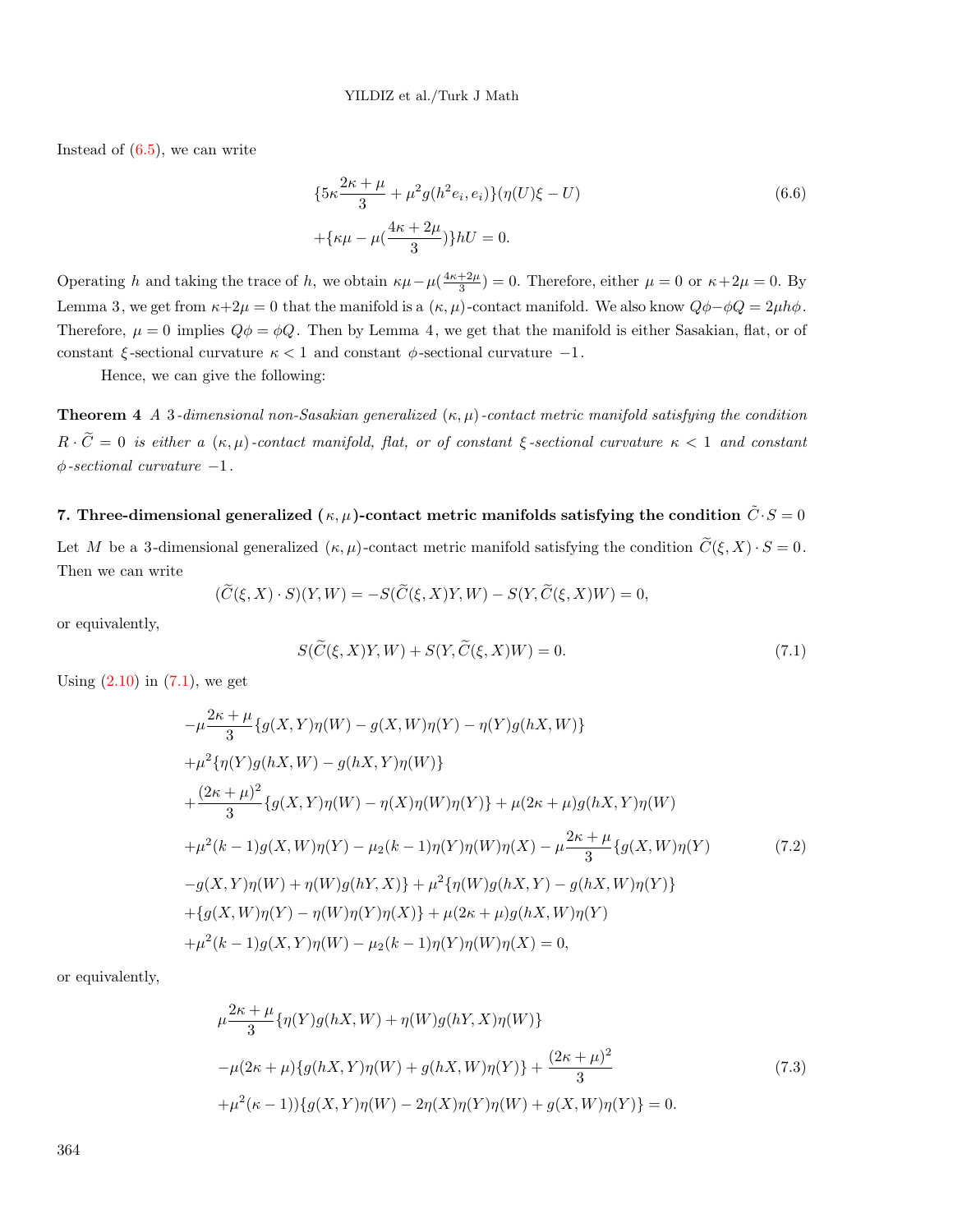Taking  $W = \xi$  in (7.3), we obtain

$$
2\mu \frac{2\kappa + \mu}{3} g(hY, X) + \left(\frac{(2\kappa + \mu)^2}{3} + \mu^2(\kappa - 1)\right)
$$
  

$$
\{g(X, Y) - 2\eta(X)\eta(Y) + \eta(X)\eta(Y)\} = 0.
$$
 (7.4)

Equation  $(7.4)$  can be written as

$$
2\mu \frac{2\kappa + \mu}{3} hY + \left(\frac{(2\kappa + \mu)^2}{3} + \mu^2(\kappa - 1)\right) \{Y - \eta(Y)\xi\} = 0. \tag{7.5}
$$

Operating  $h$  in  $(7.5)$ , we get

$$
2\mu \frac{2\kappa + \mu}{3}h^2 Y + \left(\frac{(2\kappa + \mu)^2}{3} + \mu^2(\kappa - 1)\right)hY = 0.
$$
\n(7.6)

Taking the trace of h and using  $trh = 0$  in (7.6), we get  $\mu(2\kappa + \mu) = 0$ , since  $trh^2 \neq 0$ . Therefore, either  $\mu = 0$  or  $2\kappa + \mu = 0$ . By Lemma 3, we get from  $2\kappa + \mu = 0$  that the manifold becomes a  $(\kappa, \mu)$ -contact metric manifold. Also, if  $\mu = 0$ , then by Lemma 4, we get that the manifold is either Sasakian, flat, or of constant ξ -sectional curvature κ < 1 and constant φ-sectional curvature −1.

Thus, we are in a position to state the following:

**Theorem 5** *A* 3-dimensional generalized  $(\kappa, \mu)$ -contact metric manifold satisfying the condition  $\tilde{C} \cdot S = 0$  is *either Sasakian, flat, or of constant* ξ *-sectional curvature* κ < 1 *and constant* φ*-sectional curvature* −1*, or a* (κ, µ)*-contact metric manifold.*

#### 8. An example of generalized  $(\kappa, \mu)$ -contact metric manifolds

Let  $k : I \subset \mathbb{R} \to \mathbb{R}$  be a smooth function defined on an open interval I, such that  $k(z) < 1$  for any  $z \in I$ . Then we construct a generalized  $(\kappa, \mu)$ -contact metric manifold  $(M, \phi, \xi, \eta, g)$  in the set  $M = \mathbb{R}^2 \times I \subset \mathbb{R}^3$  as follows:

We put  $\lambda(z) = \sqrt{1 - k(z)} > 0$ ,  $\lambda'(z) = \frac{\partial \lambda}{\partial z}$  and we consider three linearly independent vector fields  $e_1, e_2$ , and  $e_3$  on  $M$  as follows:

$$
e_1 = \frac{\partial}{\partial x}, \quad e_2 = \frac{\partial}{\partial y},
$$
  
\n
$$
e_3 = [2y + f(z)] \frac{\partial}{\partial x} + [2\lambda(z)x - \frac{\lambda'(z)}{2\lambda(z)}y + h(z)] \frac{\partial}{\partial y} + \frac{\partial}{\partial z},
$$

where  $f(z)$  and  $h(z)$  are arbitrary functions of z. We define the tensor fields  $\phi$ ,  $\eta$ , g as follows:

g is the Riemannian metric on M with respect to which the vector fields  $e_1, e_2, e_3$  are orthonormal;  $\eta$ is the 1-form on M defined by  $\eta(Z) = g(Z, e_1)$  for any  $Z \in \chi(M)$ ;  $\phi$  is the (1,1)-tensor field defined by  $\phi e_1 = 0, \phi e_2 = e_3, \phi e_3 = -e_2.$ 

Now we calculate the following:

$$
[e_1,e_2]=0,\;\; [e_1,e_3]=2\lambda(z)e_2,\;\; [e_2,e_3]=-\frac{\lambda'(z)}{2\lambda(z)}e_2+2e_1.
$$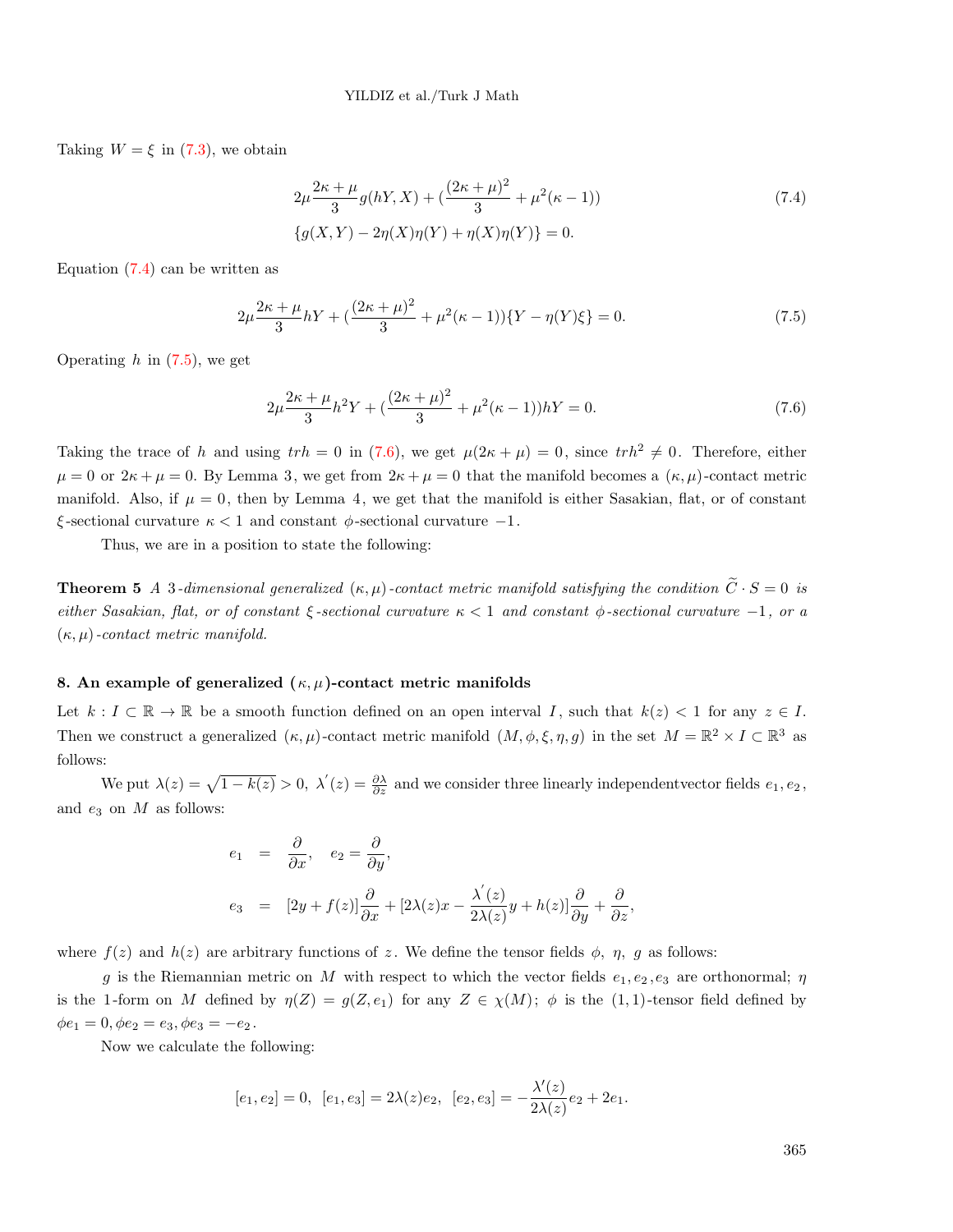Since  $(\eta \wedge d\eta)(e_1, e_2, e_3) \neq 0$  everywhere on M, we conclude that  $\eta$  is a contact form. From the definition of  $\phi$ , g and the relations of  $(8.1)$  it is easy to verify that

$$
\phi^2 Z = -Z + \eta(Z)e_1,
$$
  
\n
$$
g(\phi Y, \phi Z) = g(Y, Z) - \eta(Y)\eta(Z),
$$
  
\n
$$
d\eta(Y, Z) = g(Y, \phi Z),
$$

for any  $Y, Z \in \chi(M)$ . Therefore,  $(M, \phi, \xi, \eta, g)$  is a contact metric manifold for  $\xi = e_1$ . Using Koszul's formula we calculate the following:

$$
\nabla_{e_1} e_1 = 0 \nabla_{e_1} e_2 = -\{1 + \lambda(z)\} e_3, \nabla_{e_1} e_3 = \{1 + \lambda(z)\} e_2
$$
\n
$$
\nabla_{e_2} e_1 = -\{1 + \lambda(z)\} e_3, \nabla_{e_2} e_3 = \frac{\lambda'(z)}{2\lambda(z)} e_3, \nabla_{e_2} e_3 = -\frac{\lambda'(z)}{2\lambda(z)} e_2 + \{1 + \lambda(z)\} e_1
$$

$$
\nabla_{e_3} e_1 = \{1 - \lambda(z)\} e_2, \ \nabla_{e_3} e_2 = -\{1 - \lambda(z)\} e_1, \ \nabla_{e_3} e_3 = 0. \tag{8.1}
$$

Comparing with the relation  $\nabla_X e_1 = -\phi X - \phi hX$  and the relations obtained in (8.1), we see that

$$
he_1 = 0
$$
,  $he_2 = \lambda(z)e_2$ ,  $he_3 = -\lambda(z)e_3$ .

Using the formula  $R(X, Y)Z = \nabla_X \nabla_Y Z - \nabla_Y \nabla_X Z - \nabla_{[X,Y]} Z$ , we calculate the following:

$$
R(e_2, e_1)e_1 = \{1 + \lambda(z)\}^2 e_2
$$
  
=  $\{1 + 2\lambda(z) + (\lambda(z))^2\} e_2$   
=  $[\{1 - (\lambda(z))^2\} + 2\{1 + \lambda(z)\}\lambda(z)]e_2$   
=  $\{1 - (\lambda(z))^2\}(\eta(e_1)e_2 - \eta(e_2)e_1) + 2\{1 + \lambda(z)\}(\eta(e_1)he_2 - \eta(e_2)he_1),$ 

$$
R(e_3, e_1)e_1 = \{1 - 2\lambda(z) - 3(\lambda(z))^2\}e_3
$$
  
= 
$$
[\{1 - (\lambda(z))^2\} + 2\{1 + \lambda(z)\}(-\lambda(z))]e_3
$$
  
= 
$$
\{1 - (\lambda(z))^2\}(\eta(e_1)e_3 - \eta(e_3)e_1) + 2\{1 + \lambda(z)\}(\eta(e_1)he_3 - \eta(e_3)he_1),
$$

$$
R(e_2, e_3)e_1 = 0
$$
  
=  $\{1 - (\lambda(z))^2\}(\eta(e_3)e_2 - \eta(e_2)e_3) + 2\{1 + \lambda(z)\}(\eta(e_3)he_2 - \eta(e_2)he_3).$ 

In view of the above expressions of curvature tensors we can easily conclude that the manifold  $M$  is a generalized  $(\kappa,\mu)\text{-contact metric manifold with }k=\{1-(\lambda(z))^2\}$  and  $\mu=2\{1+\lambda(z)\}.$ 

366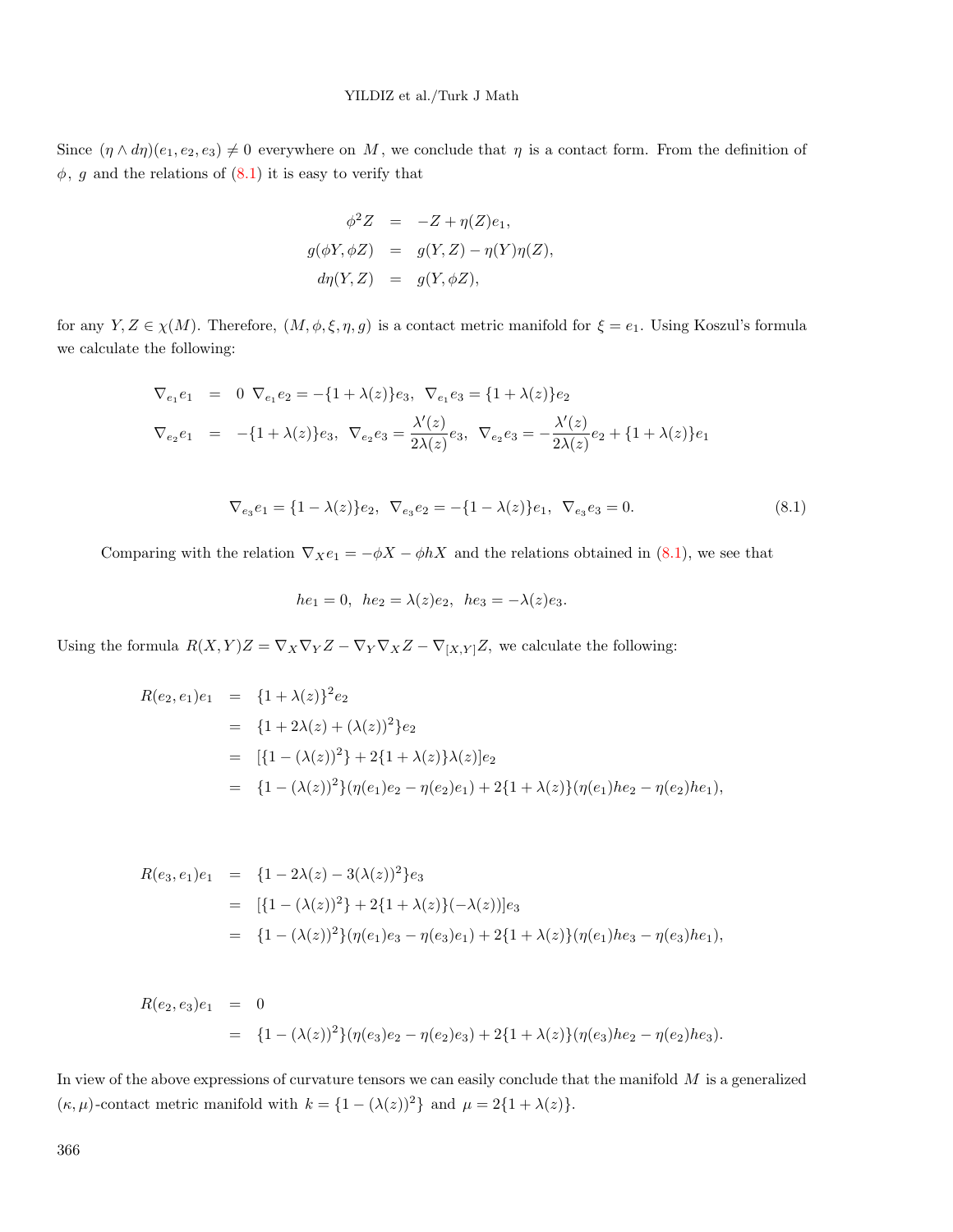Other curvature tensors are given below:

$$
R(e_1, e_2)e_3 = 0,
$$
  
\n
$$
R(e_1, e_2)e_2 = \{1 + \lambda(z)\}e_1,
$$
  
\n
$$
R(e_1, e_3)e_3 = \{1 - 2\lambda(z) - 3(\lambda(z))^2\}e_1,
$$
  
\n
$$
R(e_3, e_2)e_2 = \{\frac{\lambda''(z)}{2(\lambda(z))^2} - \frac{3(\lambda'(z))^2}{4(\lambda(z))^2} - 2\{1 + \lambda(z)\} - \{1 - (\lambda(z))^2\}\}e_3
$$
  
\n
$$
R(e_2, e_3)e_3 = \{\frac{\lambda''(z)}{2(\lambda(z))^2} - \frac{3(\lambda'(z))^2}{4(\lambda(z))^2} - 2\{1 + \lambda(z)\} - \{1 - (\lambda(z))^2\}\}e_2.
$$

If we consider  $\lambda(z) = constant > 0$ , then  $\kappa$  and  $\mu$  become constants and hence the manifold becomes a  $(\kappa, \mu)$ -contact metric manifold.

It can be easily verified that such a  $(\kappa, \mu)$ -contact metric manifold is locally  $\phi$ -symmetric. Then Theorem 1 is verified.

#### References

- [1] Arslan K, Murathan C, Özgür C. On  $\phi$ -conformally flat contact metric manifolds. Balkan J Geo Appl 2000; 5: 1–6.
- [2] Blair DE. Contact manifolds in Riemannian geometry. New York, NY, USA: Springer-Verlag, 1976.
- [3] Blair DE. Two remarks on contact metric structures. Tohoku Math J 1977; 29: 319–324.
- [4] Blair DE. Riemannian geometry of contact and symplectic manifolds. Boston, MA, USA: Birkhauser, 2002.
- [5] Blair DE, Chen H. A classification of 3-dimensional contact metric manifolds with  $Q\phi = \phi Q$ . Bull Math Acad Sinica 1992; 20: 379–383.
- [6] Blair DE, Kim JS, Tripathi MM. On the concircular curvature tensor of a contact metric manifold. Korean J Math Soc 2005; 42: 883–892.
- [7] Blair DE, Koufogiorgos T, Papantoniou BJ. Contact metric manifolds satisfying a nullity condition. Israel J Math 1995; 91: 189–214.
- [8] Cabrerizo JL, Fernandez LM, Fernandez M. The structure of a class of K -contact manifolds. Acta Math Hung 1999; 82: 331–340.
- [9] Carriazo A, Martin-Molina V. Generalized  $(\kappa, \mu)$ -space forms and  $D_a$ -homothetic deformations. Balkan J Geo Appl 2011; 16: 59–69.
- [10] Ghosh S, De UC. On a class of generalized  $(\kappa, \mu)$ -contact metric manifolds. P Jangjeon Math Soc 2010; 13: 337–347.
- [11] Gouli-Andreou F, Xenos PJ. A class of contact metric 3-manifolds with  $\xi \in N(\kappa, \mu)$  and  $\kappa, \mu$  functions. Algebras Groups and Geometries 2000; 17: 401–407.
- [12] Jin JE, Park JH, Sekigawa K. Notes on some classes of 3-dimensional contact metric manifolds. Balkan J Geo Appl 2012; 17: 54–65.
- [13] Koufogiorgos T, Tsichlias C. On the existence of a new class contact metric manifolds. Can Math Bull 2000; 43: 440–447.
- [14] Koufogiorgos T, Tsichlias C. Generalized  $(\kappa, \mu)$  -contact metric manifolds with  $||grad\kappa|| = constant$ . J Geo 2003; 78: 83–91.
- [15] Papantoniou BJ. Contact Riemannian manifolds satisfying  $R(\xi, X) \cdot R = 0$  and  $\xi \in (\kappa, \mu)$  -nullity distribution. Yokohama Math J 1993; 40: 149–161.
- [16] Perrone D. Weakly  $\phi$ -symmetric contact metric spaces, Balkan J Geo Appl 2002; 7: 67–77.